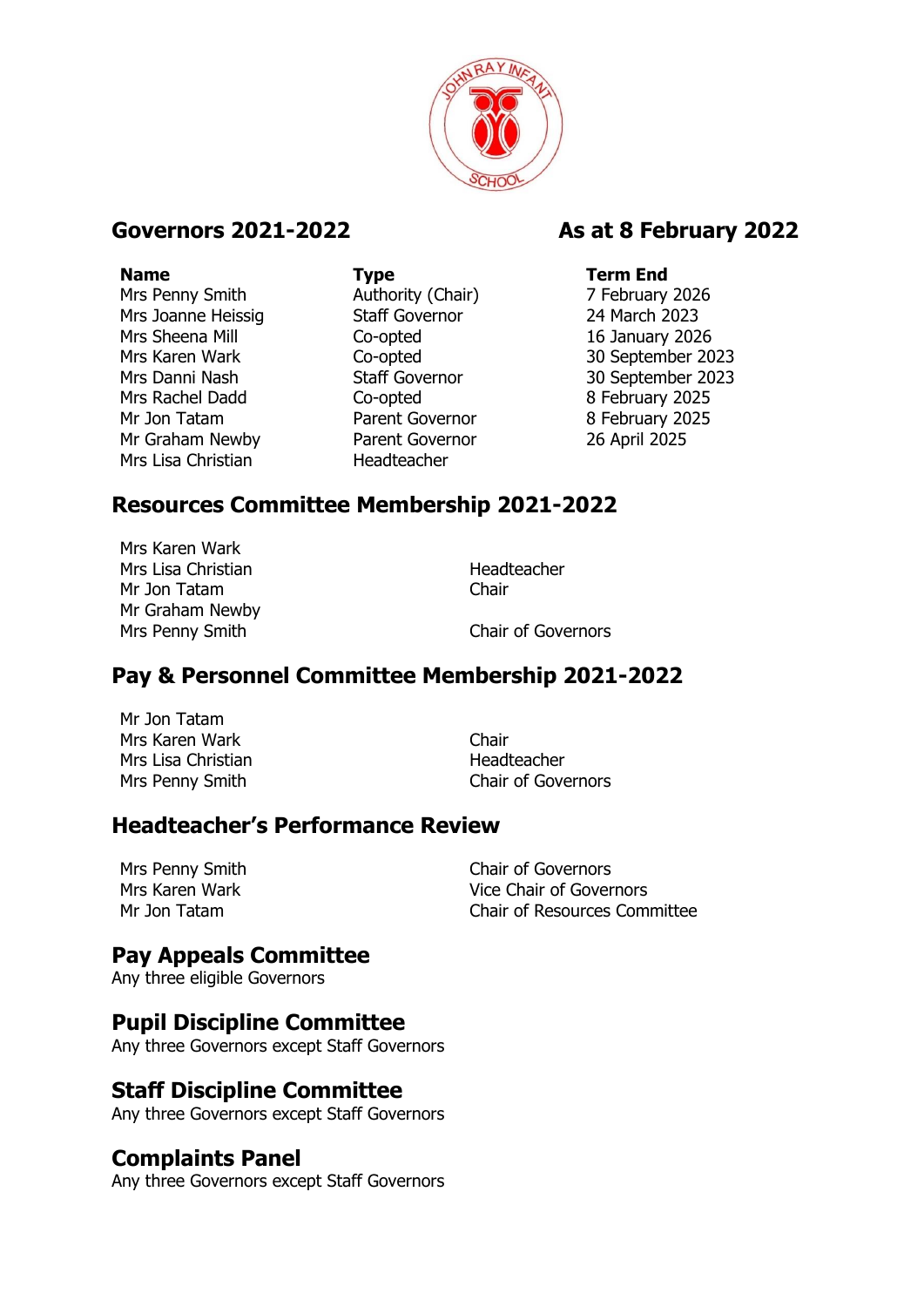# **Governor Responsibilities**

#### **All Governors are responsible for:**

Quality of Education Behaviour and Attitude Personal Development Leadership & Management Overall Effectiveness

## **Link Governors**

| Safeguarding & Attendance                      | Mrs P Smith               |
|------------------------------------------------|---------------------------|
| <b>EYFS</b>                                    | Mrs S Mill                |
| <b>Nursery</b>                                 | Mrs R Dadd                |
| <b>SEN &amp; Inclusion</b>                     | Mrs R Dadd                |
| <b>Health and Safety</b>                       | Mr G Newby                |
| EAL, Pupil Premium Grant, Vulnerable<br>Groups | Mrs P Smith<br>Mrs S Mill |
| Headteacher Wellbeing<br>Staff Wellbeing       | Mrs P Smith<br>Mrs K Wark |

## **Link Governors**

| <b>STEM</b>               | Mrs P Smith   |
|---------------------------|---------------|
| English                   | Mrs K Wark    |
| Curriculum                | All Governors |
| PE & Sports Premium Grant | Mr J Tatam    |
| <b>ICT</b>                | Mr J Tatam    |

# **2021/2022 Governor Attendance (possible/actual)**

| Mrs P Smith   | Full Governing Body (3/5)<br>Resources (2/4)<br>Pay & Personnel (1/1) |
|---------------|-----------------------------------------------------------------------|
| Mrs J Heissig | Full Governing Body (3/5)                                             |
| Mrs S Mill    | Full Governing Body (2/5)                                             |